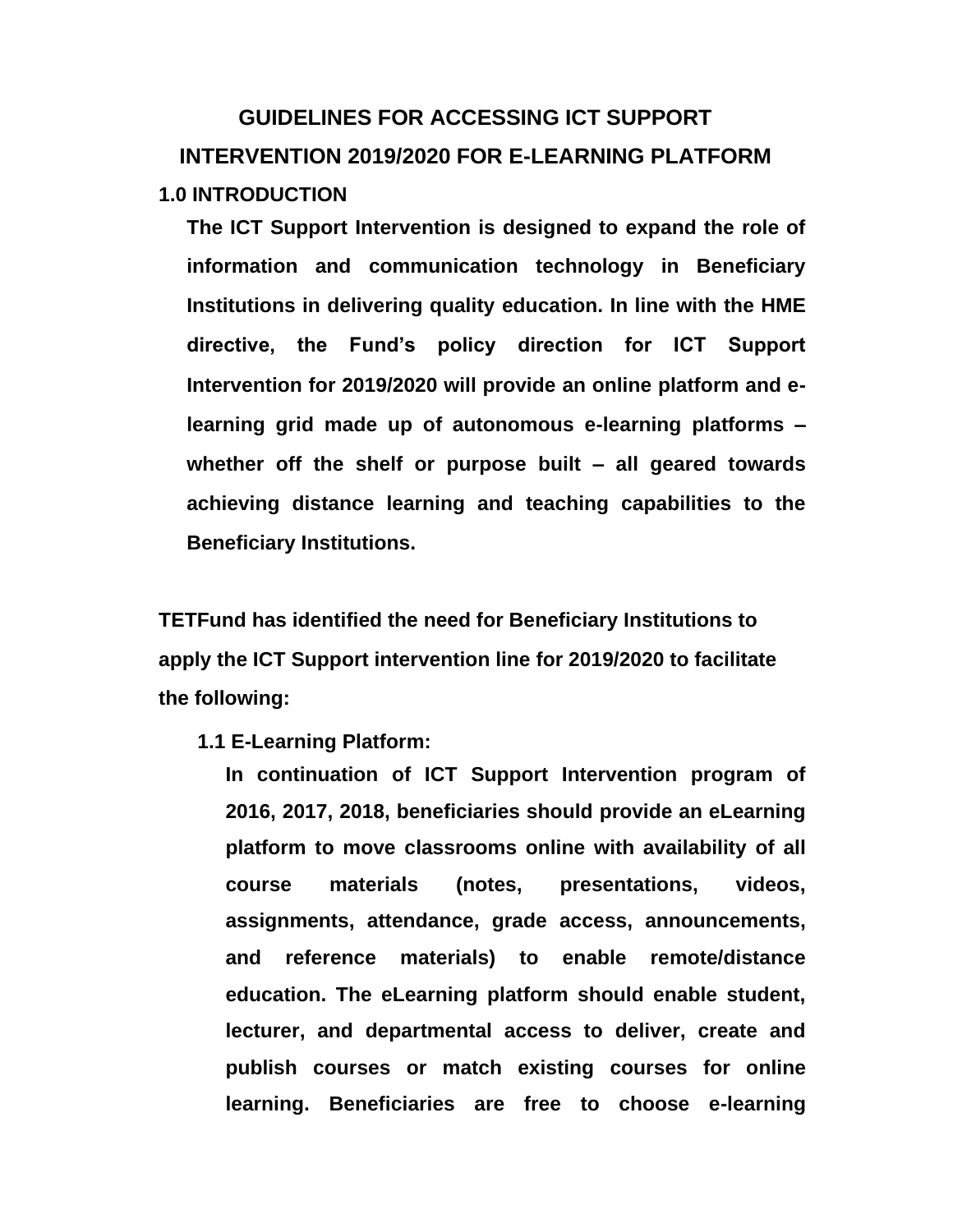**platforms that meet the minimum criteria as specified in these guidelines.**

**1.2 E-learning Support Training:**

**Capacity development is necessary to leverage the benefits of an eLearning platform and it is necessary for Beneficiary Institutions to provide the department of ICT and other relevant staff with necessary training to adequately support and administer the platform successfully. A detailed training outline is included in this guideline.**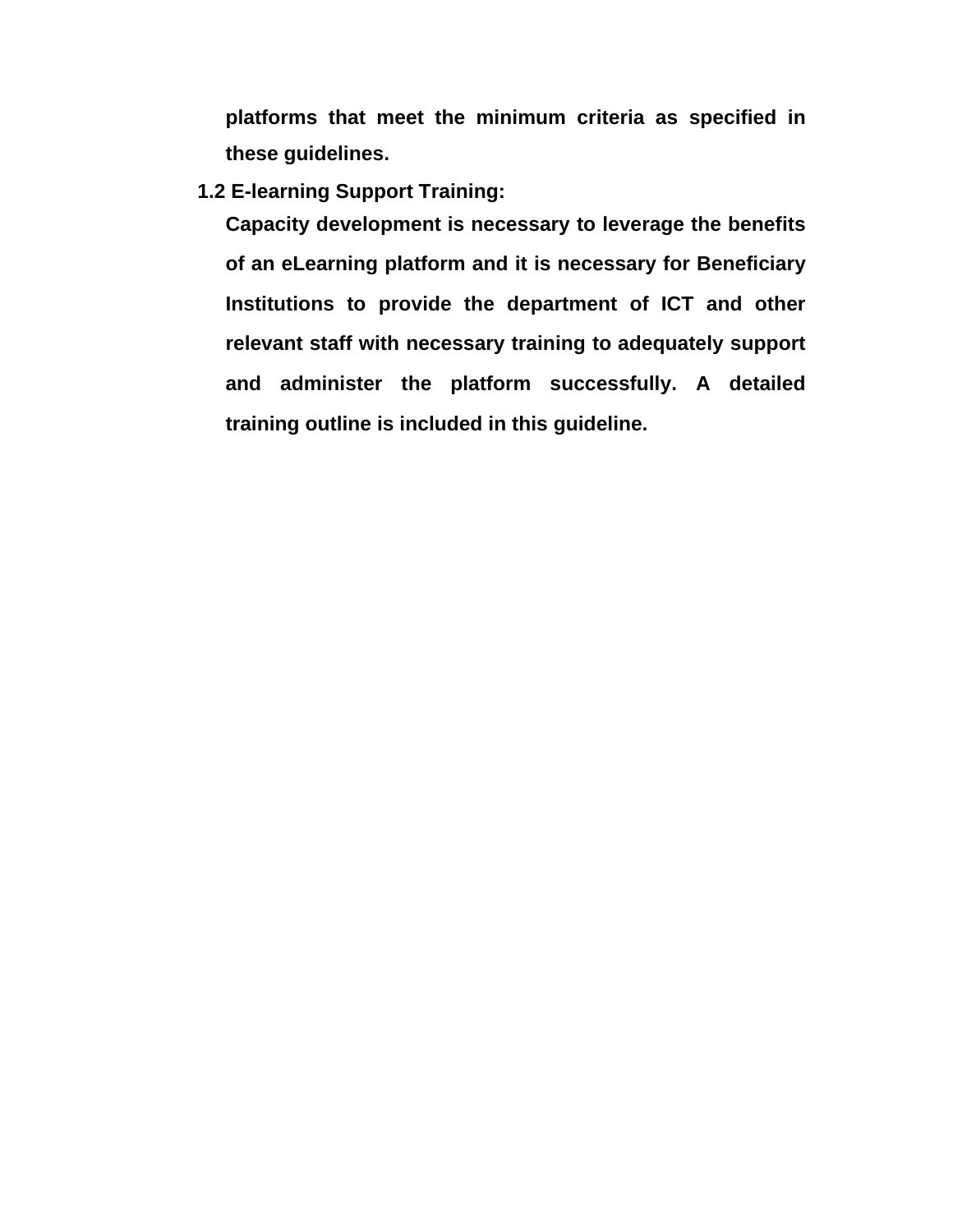**1.3 Independent Performance and Security Evaluation (PSE) Gateway Service Portal:**

**The e-Learning platform must support Representational State Transfer application programming interfaces (RESTful APIs) to enable direct tracking and reporting of attendance, security oversight (regular penetration testing, personal data and privacy enforcement) resource utilization and other performance statistics and support functions required by TETFUND and representative of best practices. In furtherance of TETFund's drive in enhancing performance and monitoring of its interventions, an automated Independent Performance and Security Evaluation (PSE) Gateway Service Portal is in place to ensure the above.**

**All e-Learning sites must be integrated with this service. The PSE Service also provides a common identity and access management layer to ensure appropriate and secure access to technology resources. The PSE service will also help e-Learning platforms standardize on and comply with Nigerian Data Privacy Regulations (NDPR) as issued by NITDA.**

### **2.0 ALLOCATION DISTRIBUTION**

**70% - eLearning Application Platform**

**15% - eLearning Training**

**15% - Independent Performance and Security Evaluation (PSE) Gateway Service Portal.**

**This platform when deployed must meet the following minimum specifications.**

**3.1 Duly authenticated and Registered Students should be able to login to the platform online and perform the following:**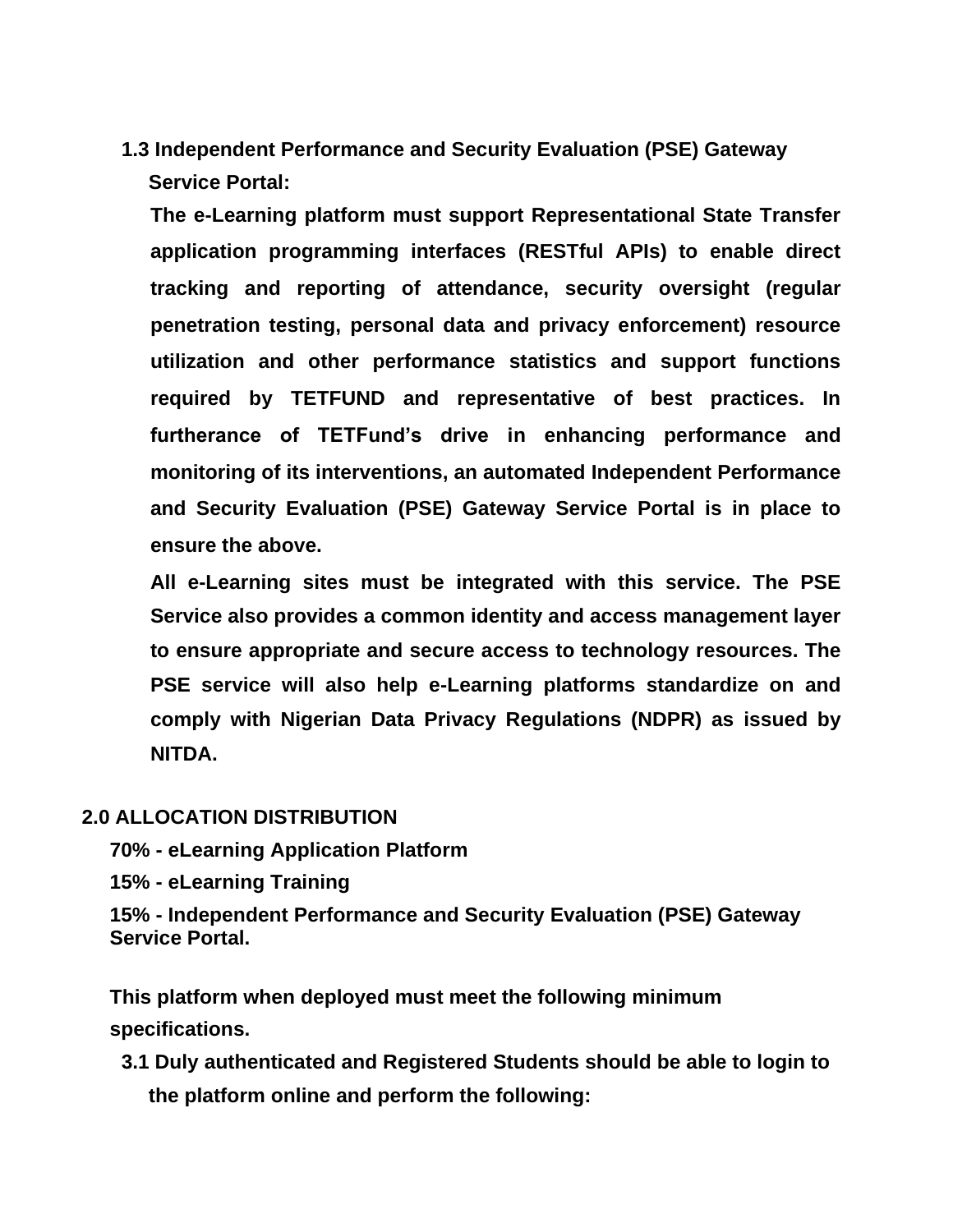- **3.1.1 Access using a web-based browser client over the internet**
- **3.1.2 Participate in Online Virtual Classroom**
- **3.1.3 Download lecture notes**
- **3.1.4 Access Bulletin Board posts (Lectures Discussions, Assignments, etc.)**
- **3.1.5 Submit Assignments online.**
- **3.1.6 Access Grades**
- **3.1.7 Any additional enhancement**
- **3.2 Super Administrator should be able to:**
	- **3.2.1 Create and manage Departmental Administrator**
- **3.3 Departmental Administrators should be able to:**
	- **3.3.1 Manage Courses Catalog List**
	- **3.3.2 Create and manage lecturer/teacher information**
	- **3.3.3 Create and manage student information**
	- **3.3.4 Create and manage academic semesters and sessions**
	- **3.3.5 Create and manage courses for each semester**
	- **3.3.6 Create and manage course timetable**
	- **3.3.7 Any additional enhancement**
- **3.4 Teacher/Lecturer/Institution Administrator should be able to:**
	- **3.4.1 Provide Lecture Content Outline for each class being taught**
	- **3.4.2 Create and Publish Courses In line with the Institutions Curricula**
	- **3.4.3 Provide Lecture Notes, Assignments, Reference Materials, Presentations, Videos, etc.**
	- **3.4.4 Use the Black board feature to teach a virtual classroom online, with interactive Pen and real-time note making.**
	- **3.4.5 Use discussion board (i.e. Bulletin Board) for online discussion with students.**
	- **3.4.6 Conduct continuous assessment, grade and publish online.**
	- **3.3.7 Any additional enhancement**